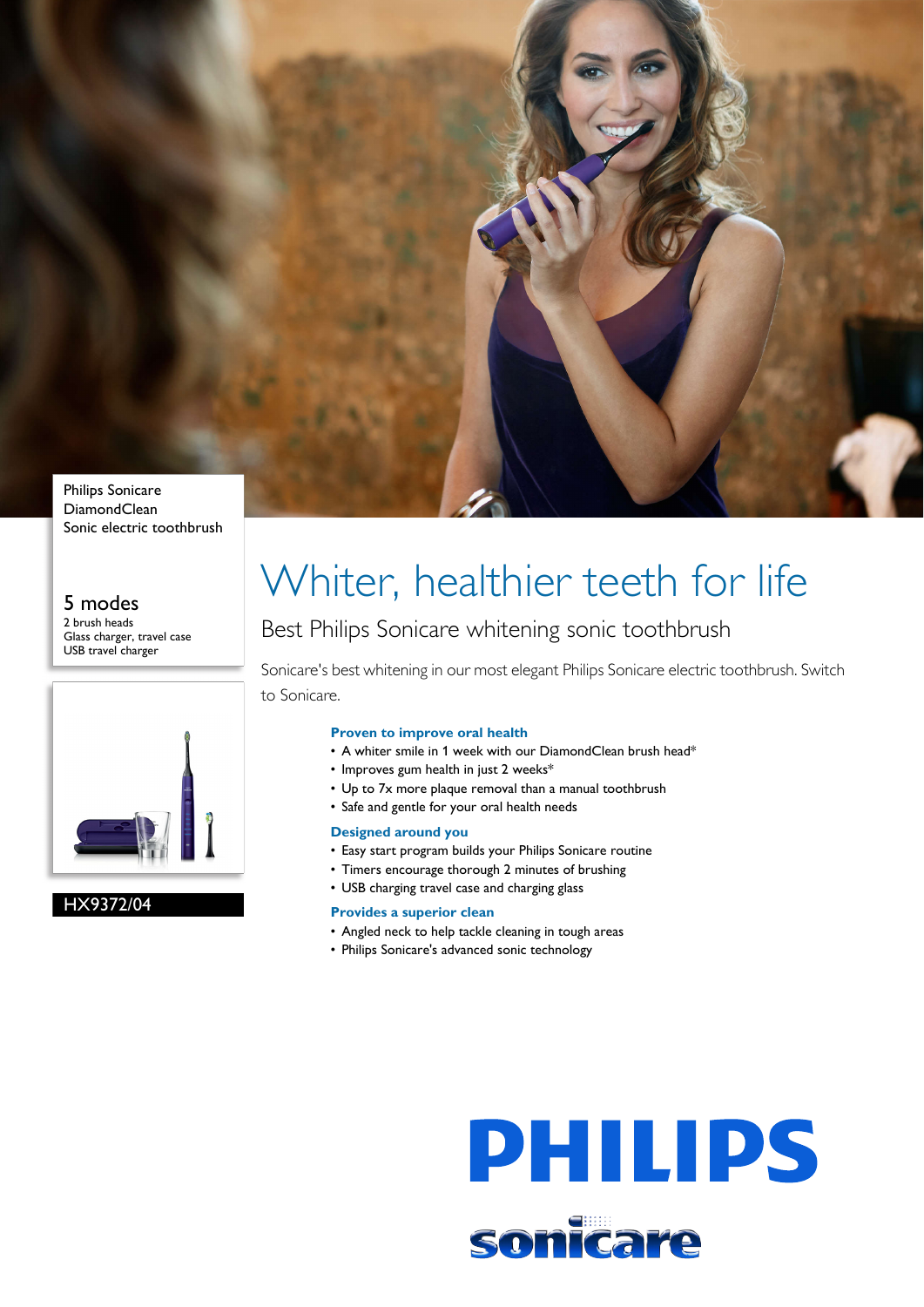#### **Say goodbye to plaque**



Densely-packed, high-quality bristles remove up to 7x more plaque than a manual toothbrush.

#### **Up to 2x whiter teeth**



Click on our DiamondClean brush head to gently yet effectively remove surface stains. Densely packed central stain removal bristles work hard to make your smile 2x whiter in just 7 days.\*

#### **Look after those gums**



With optimal cleaning from your DiamondClean, gums will become healthier in 2 weeks\*. Removing up to 7x more plaque along the gum line than a manual toothbrush\*, you'll get your healthiest smile.

#### **Design with storage in mind**



Your deluxe USB travel case doubles as a charger so you stay topped up on the go. Place your toothbrush in the case and connect to your laptop or plug into a wall socket. Also includes a brush head holder for extra hygiene when traveling. As for charging at home, our sleek charger glass fits stylishly into your bathroom and doubles as a glass for rinsing after brushing. Simply place your brush into the glass. Enjoy two weeks of regular use from a single full charge.

#### **Philips Sonicare technology**



Philips Sonicare's advanced sonic technology pulses water between teeth, and its brush strokes break up plaque and sweep it away for an exceptional daily clean.

#### **QuadPacer and Smartimer**



It takes just 2 minutes to thoroughly brush your teeth. Our QuadPacer lets you know when you've spent the optimal amount of time on each section of your mouth while our

SmarTimer signals when your total time is up. Together they help you reach your recommended brushing time, every time.

#### **Reach those tricky spots**



The unique shape of your DiamondClean toothbrush handle combined with our brush heads means that even tricky spots like back teeth get a thorough clean.

#### **Ease into your new routine**



Starting something new can take some getting used to. Our easy-start program gives you the option of a gradual, gentle increase in brushing power with the first 14 uses with your new toothbrush.

#### **Brush with confidence**



Whatever your specific needs, you can be sure of a safe brushing experience with DiamondClean. Our sonic technology is suitable for use with braces, fillings, crowns and veneers, and can even be used in the daily treatment of gum disease.